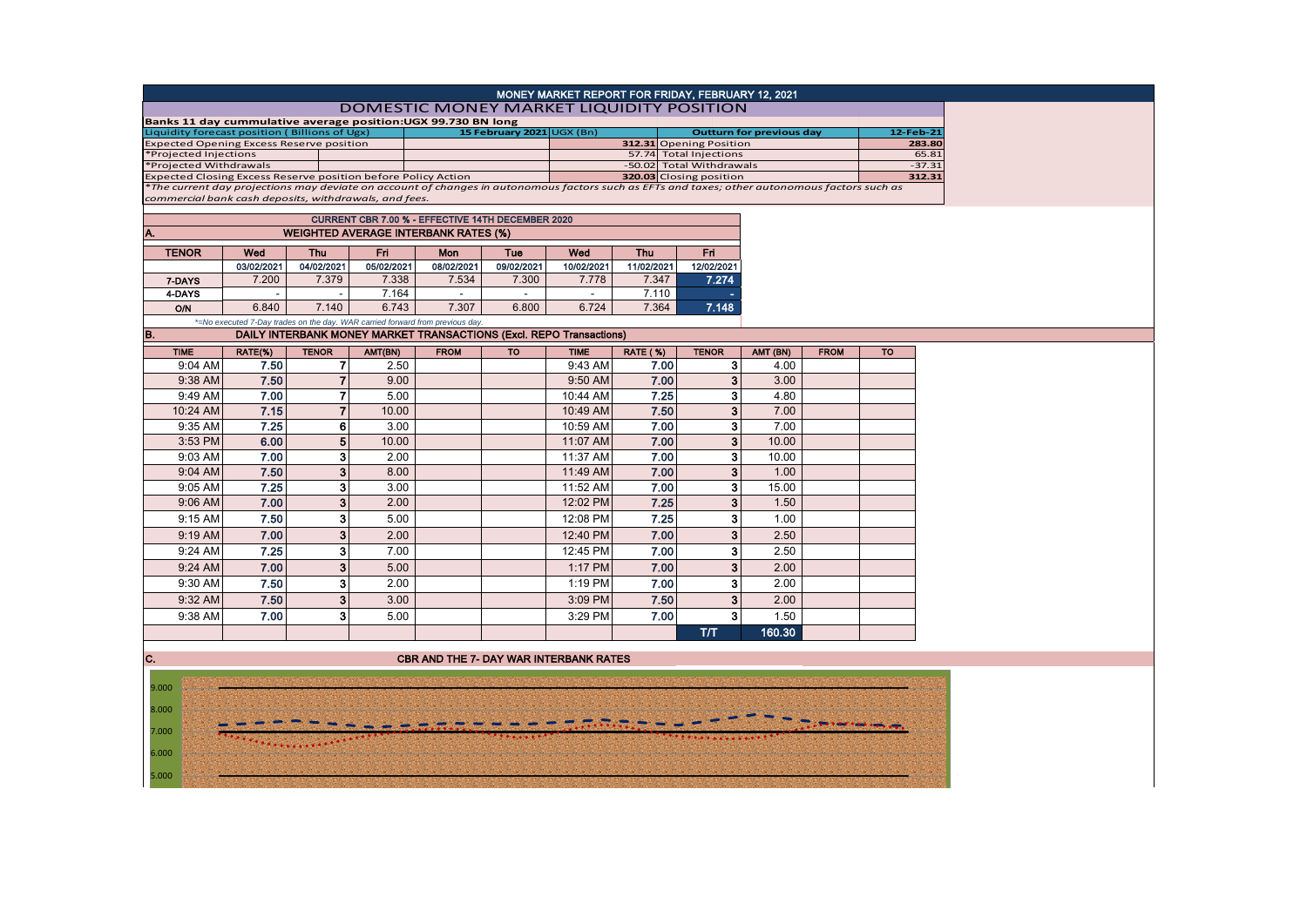| 4.000 |            |            |            |             |              |              |            |                 |            |  |
|-------|------------|------------|------------|-------------|--------------|--------------|------------|-----------------|------------|--|
|       | 01/02/2021 | 02/02/2021 | 03/02/2021 | 04/02/2021  | 05/02/2021   | 08/02/2021   | 09/02/2021 | 10/02/2021      | 11/02/2021 |  |
|       |            |            | -7-day WAR | $-CBR$ rate | -Upper bound | -Lower bound |            | • Overnight WAR |            |  |